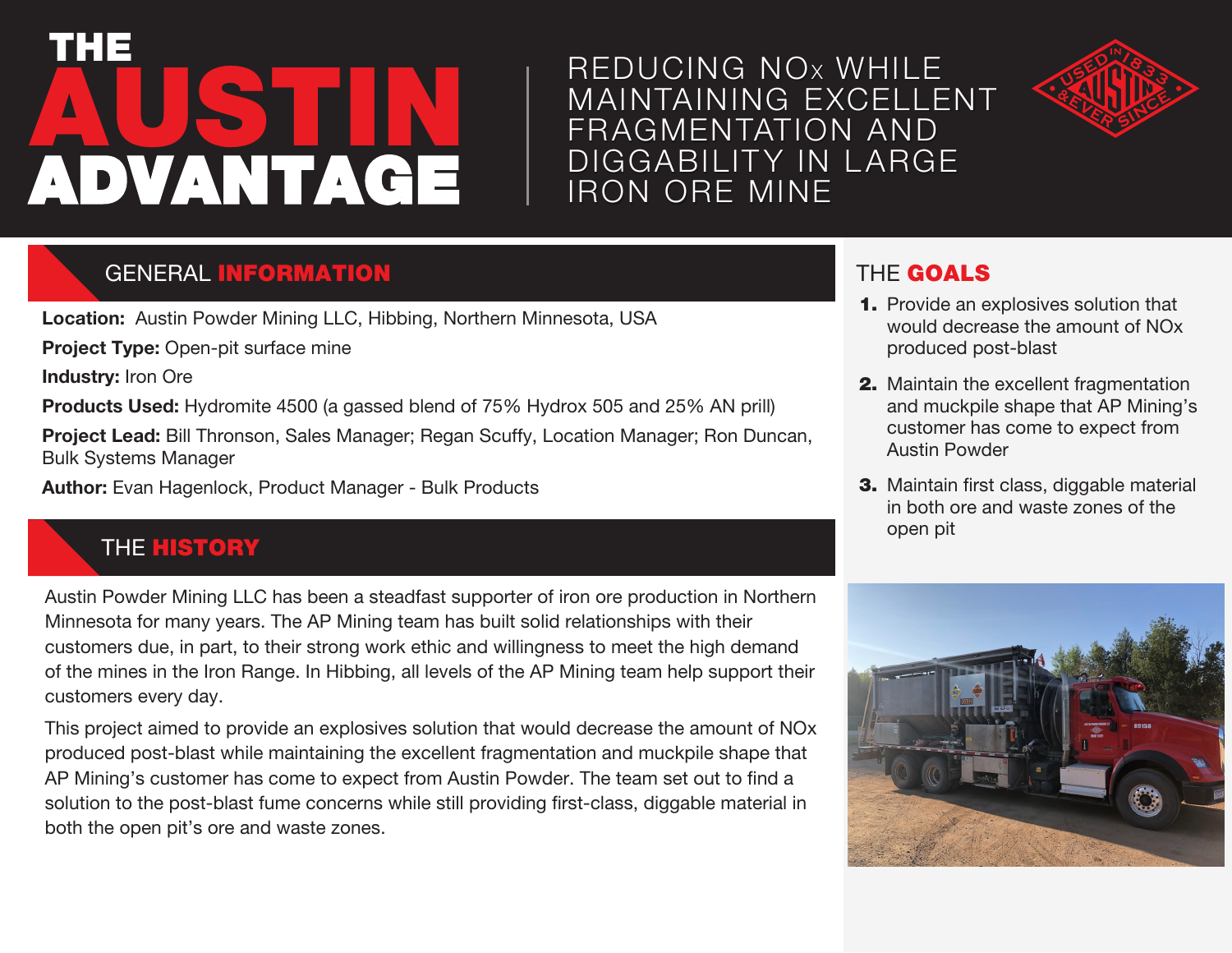#### CUSTOMER **CHALLENGE**

- Iron ore deposits are incredibly dense, compact, and difficult to fracture. Here, lots of explosive energy is needed to facilitate rock breakage.
- The fume problem in the waste zones was that the high VOD emulsion blend was overshooting the sandstone and producing NOx; however, this high explosive energy produces favorable results in the hard, dense ore.
- The customer would like to have one bulk product used at their site. The challenge was to find a solution that meets all criteria for blasting success, such as fragmentation, diggability, and muckpile shape, while decreasing the amount of hazardous fumes produced.
- The drill patterns at this mine are enormous and consist of 16" diameter boreholes. With a 40'+ solid column of bulk explosives, each borehole holds more than 2,000 lbs, loaded by a bulk truck at 1200 lb/min. To this point, Austin Powder had never loaded gassed emulsion that quickly or in a borehole that large in diameter. Before testing could begin, the project team had to engineer solutions to provide high-quality gassed emulsion in an environment where Austin Powder had not gassed before.

### THE **AUSTIN** SOLUTION

To provide a reduction in noxious post-blast fumes, Austin Powder created a plan to implement a bulk explosive with a decreased velocity of detonation to reduce the amount of NOx fumes generated during the loss of confinement. By working with the customer, a test plan was developed to trial a chemically sensitized emulsion blend. A plan was accepted, and Austin Powder worked for over a year to engineer, design, and build the equipment needed to meet the requirements of the rugged mining environment in the iron range.

The Bulk Systems Group, along with their contractors and vendors, developed a retrofit package that would upgrade the control systems and allow the gassed emulsion to be produced by the existing Hibbing bulk fleet. Through this process, the group worked with many equipment and hardware suppliers, and software developers, to build a custom solution that would successfully bring Austin Powder's gassed emulsion to the Iron Range.